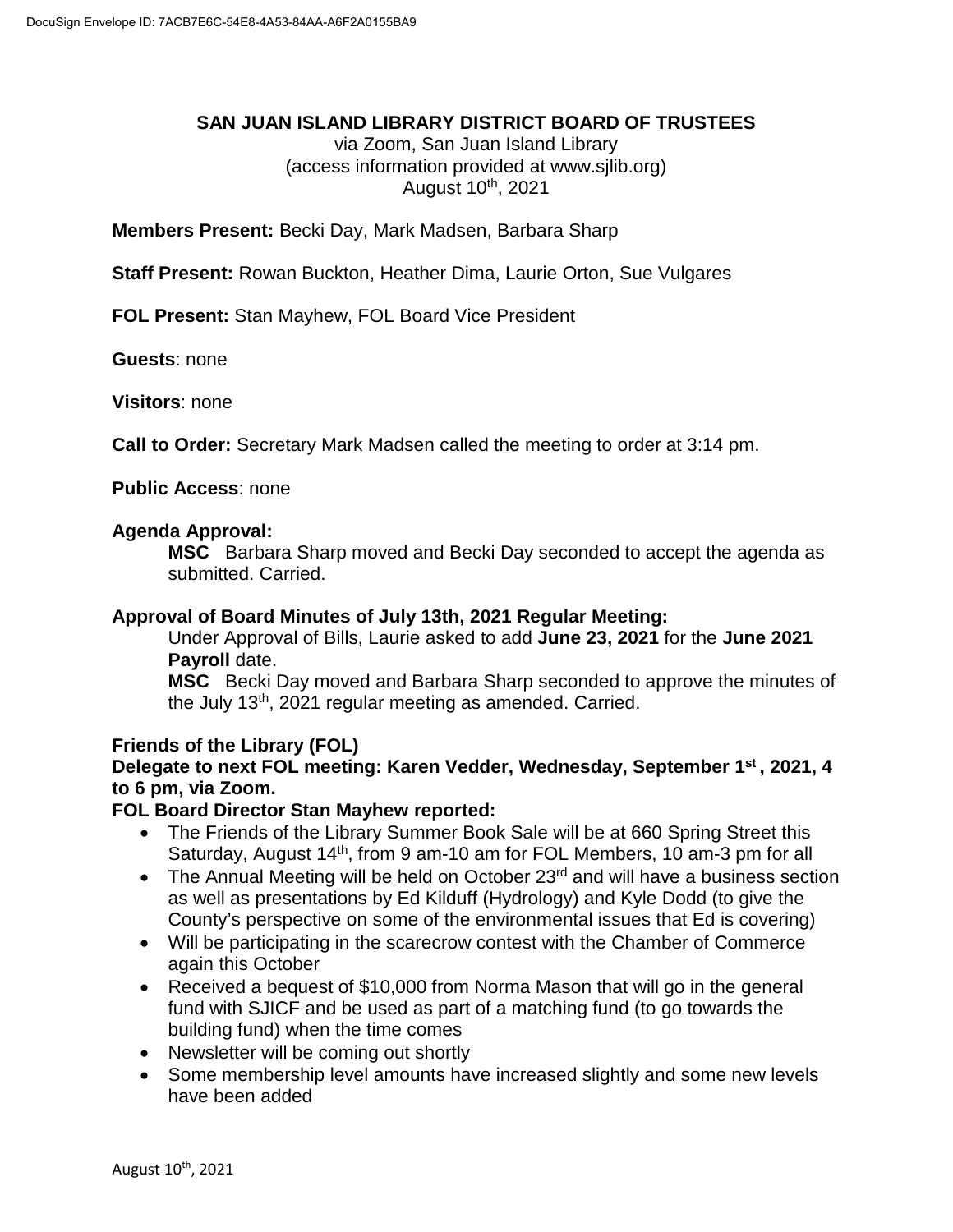# **Approval of Bills:**

**MSC** Barbara Sharp moved and Becki Day seconded to approve the bills dated July  $12<sup>th</sup>$ , 2021 in the amount of \$20,805.08. Carried.

**MSC** Becki Day moved and Barbara Sharp seconded to approve the bills dated July  $26<sup>th</sup>$ , 2021 in the amount of \$6224.61. Carried.

**MSC** Barbara Sharp moved and Becki Day seconded to affirm the **July 2021 Payroll** dated July 23rd, 2021 in the amount of \$62,647.64. Carried.

# **REPORTS**

### **Staff Member Visit**

Laurie introduced Heather Dima, our new Bookkeeper. The BOT welcomed her and Laurie mentioned that she is already doing a phenomenal job. She is learning the systems that are in place and would like to streamline some areas where efforts are currently being duplicated. Heather will be out of the office from August 8/16/21-8/27/21.

## **Director Report (Laurie Orton)**

Laurie's written report was noted. Laurie also reported on the following:

- Our toilet plumbing issue is resolved for now, but may require further measures if we continue to have problems
- In a press conference on Monday Governor Inslee issued an emergency proclamation mandating that most state executive branch employees and on-site contractors and volunteers, along with public and private health care and longterm care workers, must be fully vaccinated against COVID-19 by October 18
- We are under a new contract with Gale databases for \$62.60 per year, a substantial savings compared to the annual cost of \$1050 for our previous contract with EBSCO
- Still working on hiring a new Administrative Manager (Floyd, Laurie and Rowan will meet to discuss candidates)
- The Development Director search will begin after Labor Day
- Open Hours Survey was sent out on 8/3/2021 and Rowan has had over 200 responses already
- We are participating in the San Juan Island Community Foundation second annual Virtual San Juan County Fair Matching Grant Program and our goal is \$35,000 this year (Floyd, Laurie, Rowan and Mark worked together on the entry)
- Jenn Rigg of Loea Design volunteered her time to design the sign for the new Library site and Printonyx will have it ready by this Friday
- OCMI has offered to help with anything we may need at this time
- Allied8 has been in touch the last few months to see if there is anything we need as well